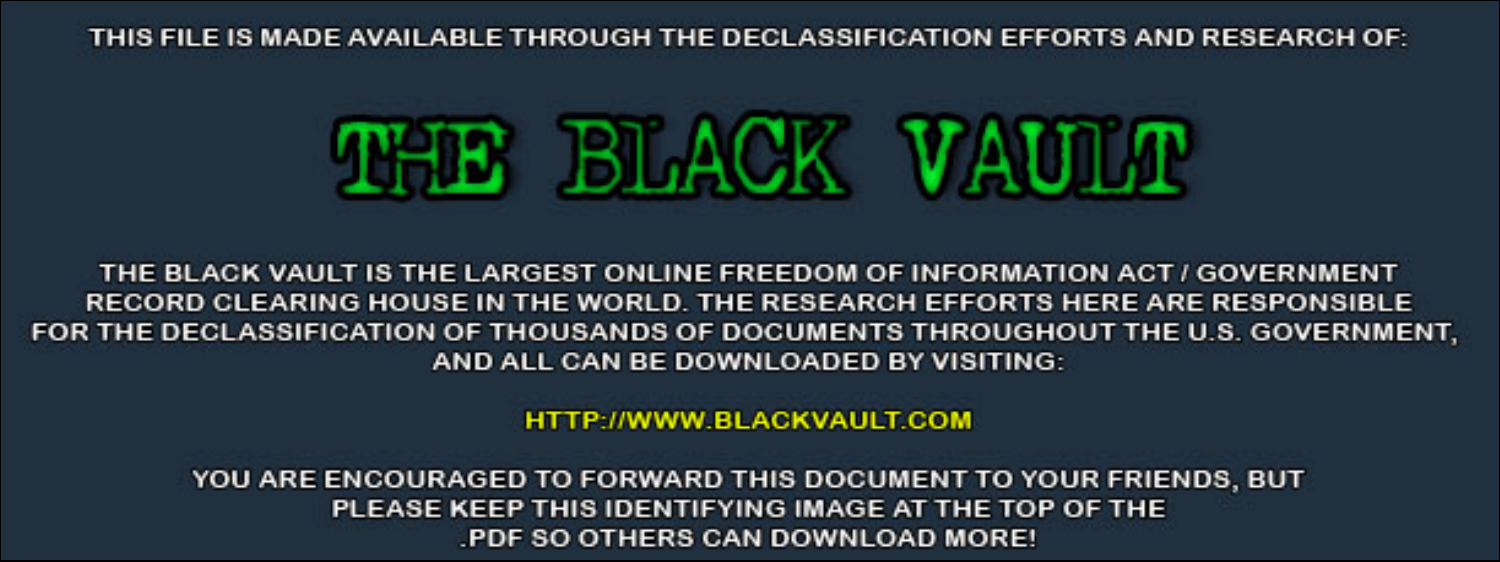**MOR1 DocID:** *603877* 

# APPROVED FOR RELEASE 1994 **CIA HISTORICAL REVIEW PROCRAM**  $\alpha$   $Jy/y$   $q6$

, TITLE: The Case Of The *SS-6* 

AUTHOR: **M.** *C.* WOnUS

**VOLUME: -13. ISSUE: Winter. YEAR: 1969**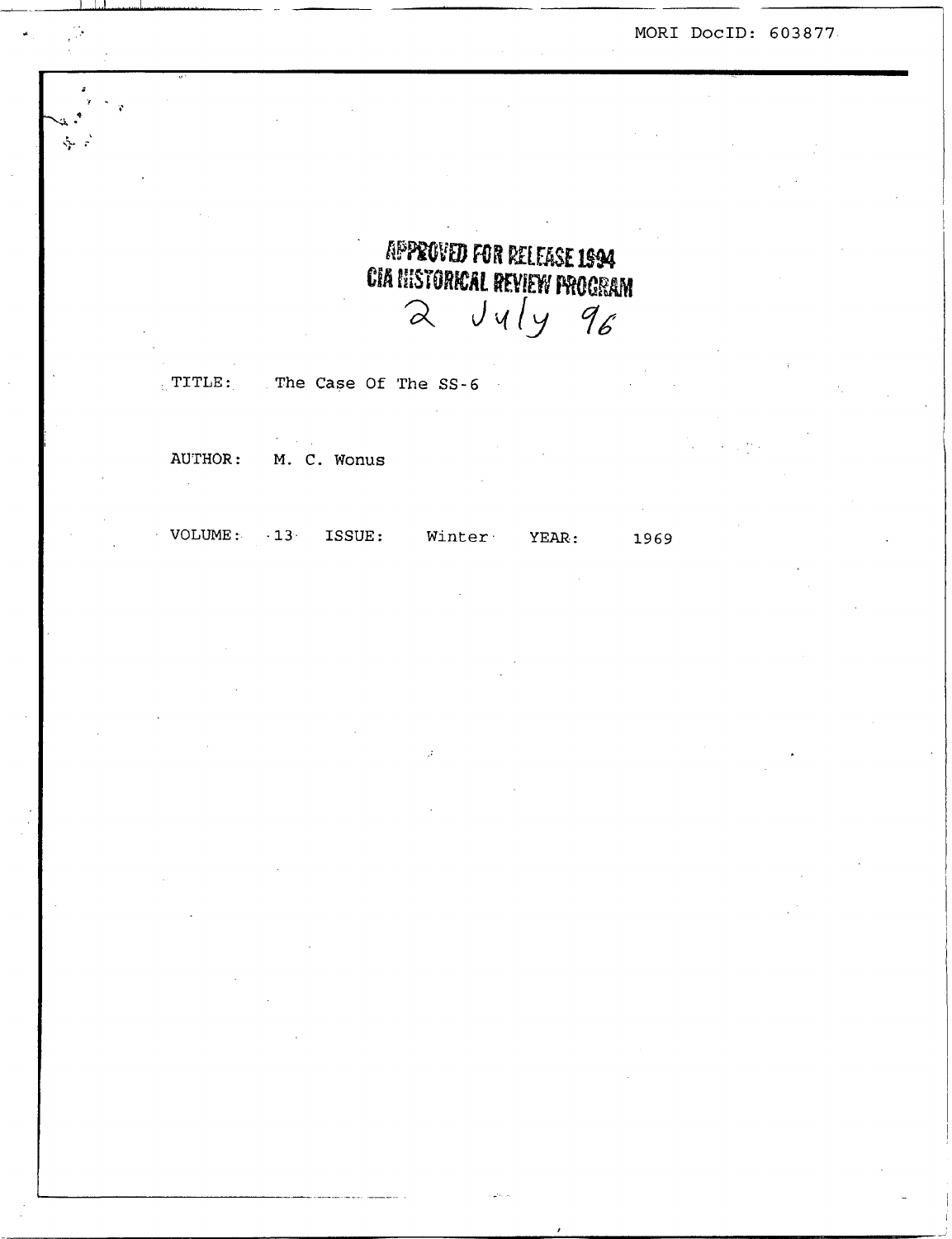**MOR1 DocID:** *603877* 



**All** statements of fact, opinion or analysis expressed in Studies in Intelligence are those of the authors. They do not necessarily reflect official positions or views of the Central Intelligence Agency or any other US Government entity, past or present. Nothing in the contents should be construed as.asserting or implying US Government endorsement of an article's factual statements and interpretations.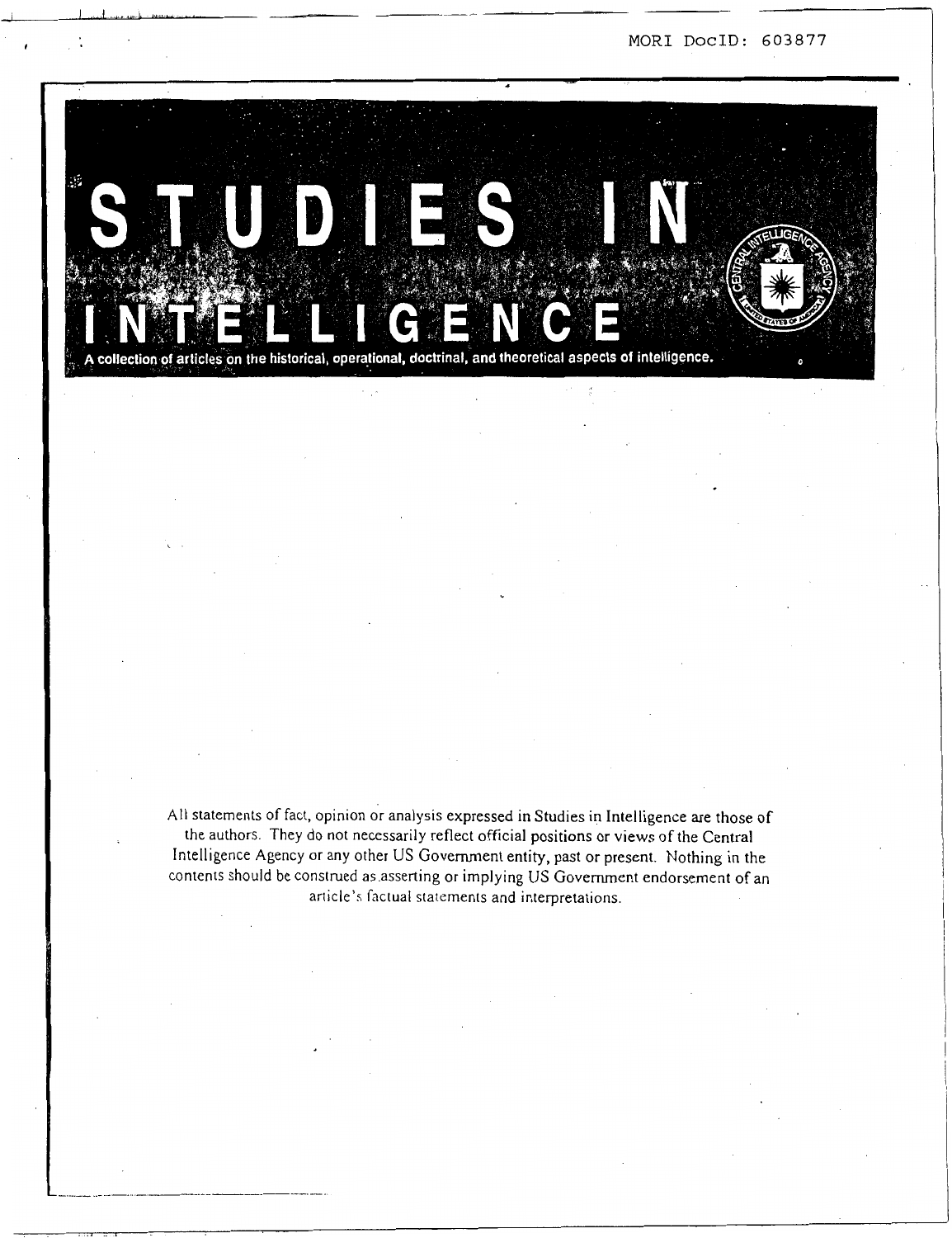**MOR1 DOCID:** *603877* 

#### **SEGRI** <del>Monforaigan D</del>iss

**Growing pains in astronuutics** *intelligence.* 

#### TxiE **CASE OF THE** *-SS-6*

**M.** *C.* **Wonus** 

The public display of a Soviet SS-6 rocket at the **Paris Air** Show in 1967 jolted the US scientific astronautics intelligence community into awareness of many weaknesses in its evaluative processes. These revelations were of much greater intelligence significance than the factual information gleaned from inspection of the missile itself.

The space rocket is one of the new intelligence **targets** *to* emerge in the past decade, and **its** unique character has necessitated the invention of new and comparatively sophisticated collection and analysis devices. To insure the effective operation of these extremely complex and expensive mechanisms, the results of their employment require continuous evaluation. **A variety** of intelligence inputs including telemetry and radar signature information had been available for a number of **years** on the Soviet SS-6 system, but it **was** not **witil** the display of the *SS-6* that the US intelligence community had a chance to **assess** Soviet rocket technology directly and extensively. **Its** appear**ance thus** afforded the first real opportunity to evaluate the effective **ness** of the collection **and analysis** efforts which bad **been** directed against Soviet missile and space programs **for** a decade.

**As a** result it became possible to identify many shortcomings in the analytical phase of the intelligence cycle. **Successful** attempts have now been made to remedy most of these. The primary benefit to intelligence of the appearance of **the** SS-6 in **Paris** is thus not to be measured by what it revealed about the technical characteristics **of**  the system, but ratber by the subsequent improvements in our analytical processes.

In retrospect, it is clear that the principal shortcomings of our analytical cycle did not result **from** mistakes in the interpretation of the available data, nor horn ddciencies *in the* quality or quantity of **the** data. Instead, error most frequently arose from attempts **to**  relate Soviet technology directly to that **of** the United States. It is now evident that **this** approach invdves a dangerous assumption, and that Soviet technological approaches in the field of astronautics often SECRET

**..-.I\_\_** . . . .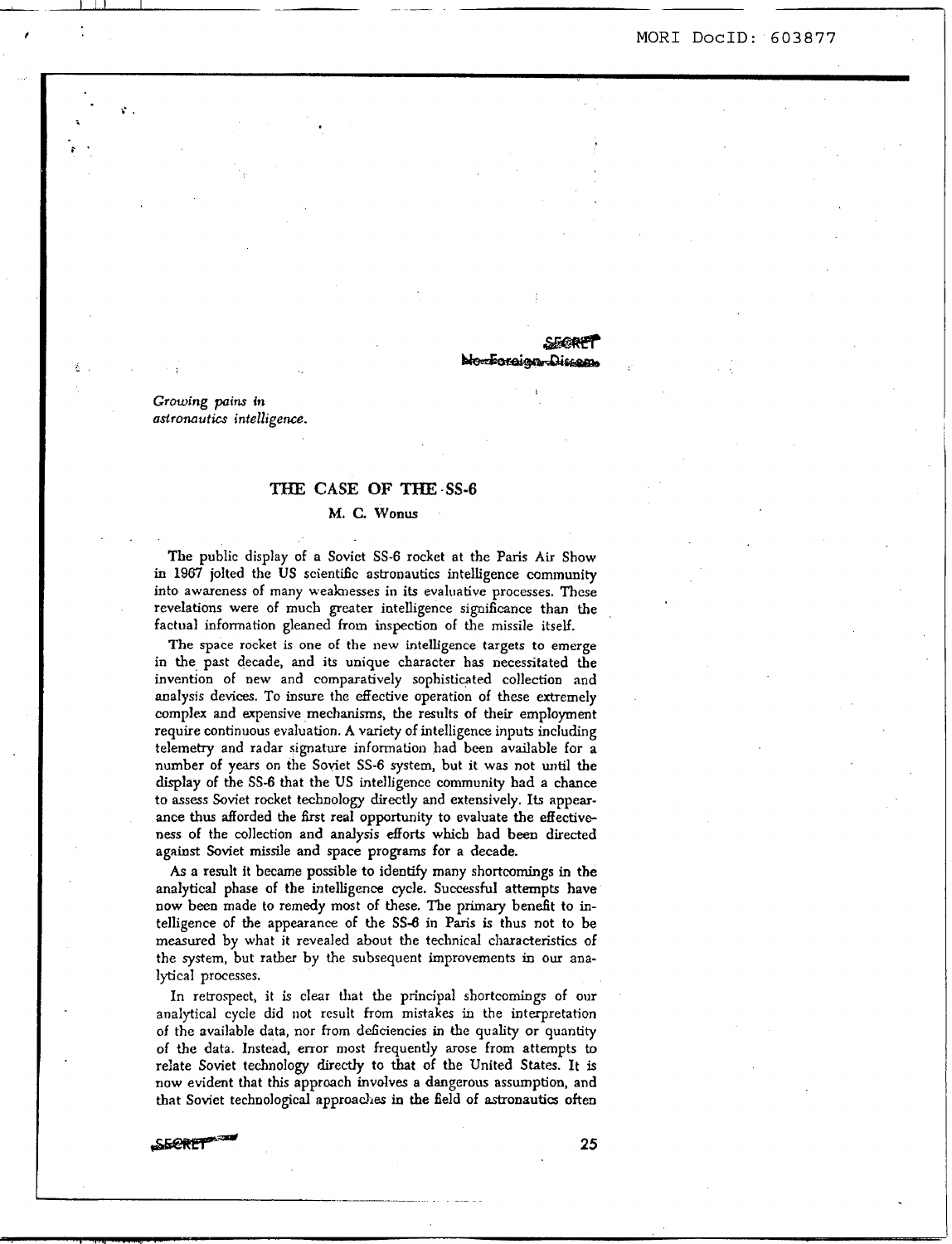**SECRET®** The SS-6 Four-chambéred engine #ith saail<br>Vernier nozzies ÷ used on boosters h individual engines and tankage **Bections** Upper stage (VOSTOX) used in early<br>manned flight program 1000819 Sustainer section wrap around nd sustainer The SS-6 Rocket in Paris Air Show, May 1967

 $26$ 

心不安

## MORI DocID: 603877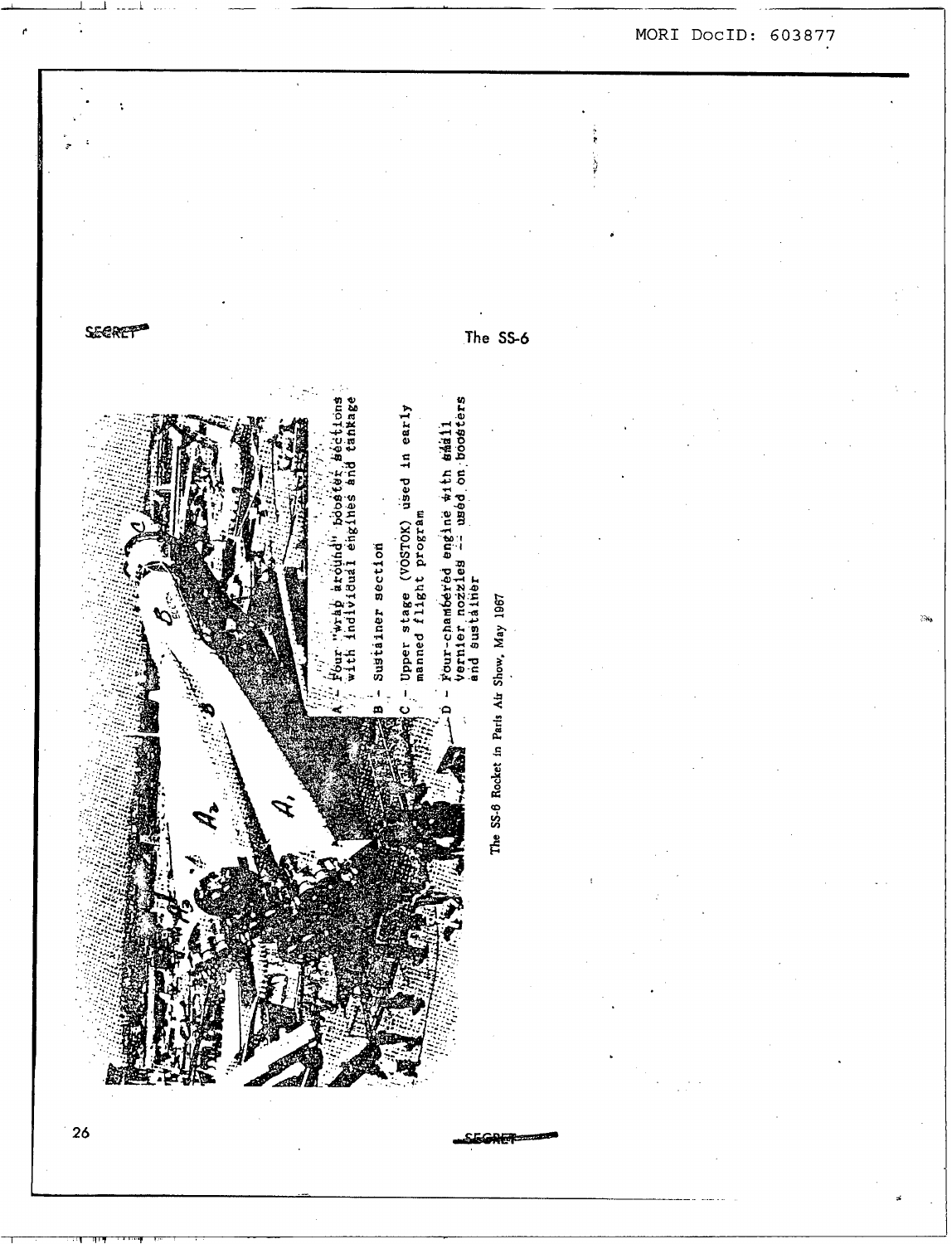## **i MOR1 DocID:** *<sup>603877</sup>*

## **The SS-6 Contract of the SS-6 SECRET**

differ significantly from those of the United States. Erroneous judgments reached by ignoring available intelligence because it gives answers **seemingly** inconsistent with 'our **way** of doing **things"** have unfortunately been common in the scientific intelligence field.

Initial firings of the *SS-6* occurred in late 1957. Although conceived **as** an ICBM, it was immediately adapted *to* serve as a space booster, **and as** such **has** been the workhorse of the Soviet space program for the past decade, being flown with a variety of upper stages on several different kinds of space missions. The frequency of its utilization' afforded opportunities to collect a wealth **of** intelligence information about it during all phases of its flight. For example, telemetry was available on the **ICBM** version from a period well before **lift-off** until impact. It should have been possible to reconstruct the detailed anatomy of the launch vehicle with considerable accuracy. The intelligence assessment **of** the system, however, **was** disappointingly wide of the **mark.** 

#### *The Specifk* **Analytical IllneSses**

 $\epsilon$  ,  $\epsilon$  ,  $\epsilon$  ,  $\epsilon$  ,  $\epsilon$  ,  $\epsilon$  ,  $\epsilon$  ,  $\epsilon$  ,  $\epsilon$  ,  $\epsilon$  ,  $\epsilon$  ,  $\epsilon$  ,  $\epsilon$  ,  $\epsilon$  ,  $\epsilon$  ,  $\epsilon$  ,  $\epsilon$  ,  $\epsilon$  ,  $\epsilon$  ,  $\epsilon$  ,  $\epsilon$  ,  $\epsilon$  ,  $\epsilon$  ,  $\epsilon$  ,  $\epsilon$  ,  $\epsilon$  ,  $\epsilon$  ,  $\epsilon$  ,  $\epsilon$  ,  $\epsilon$  ,  $\epsilon$  ,  $\epsilon$ 

In particular, the specific propellant combination employed by the system **was** incorrectly determined because the vohmetric ratio of the bi-liquid was derived hom **a** telemetry interpretation which **asnimed**  the sustainer tanks were of the same diameter.

The most **nuprising** feature of the *SS-6,* the use of multi-chambered engines, was not recognized. This was due to an adverse influence of **US** design practice on the thinking of intelligence analysts.

The specific impulse<sup>1</sup> of the first stage of the system, and the overall energy capability of the stage, were incorrectly derived; both because of the assumption that the **area** ratio of the **first** stage engines should be related to the area ratio of the sustainer engine in about the same manner **as** in engines of US design of the same type. Many intelligence **officers** witliin the community were correct in their assessment of the *specific* combination employed, but unfortunately their adversaries, guided by the "divine righteousness of domestic design **concepts,"**  overruled their superior technical judgments.

The weight and **thrust** of the system were incorrectly derived, **first**  of all because of the error made in deriving the specific impulse of

<sup>&#</sup>x27; **Specffic impulse is a measurement of the energy potential of a given** *mix* **of propellant. Numerically, it is equal to the number of pounds of** thrust **developed**  per **pound of propellant** burned per **second.**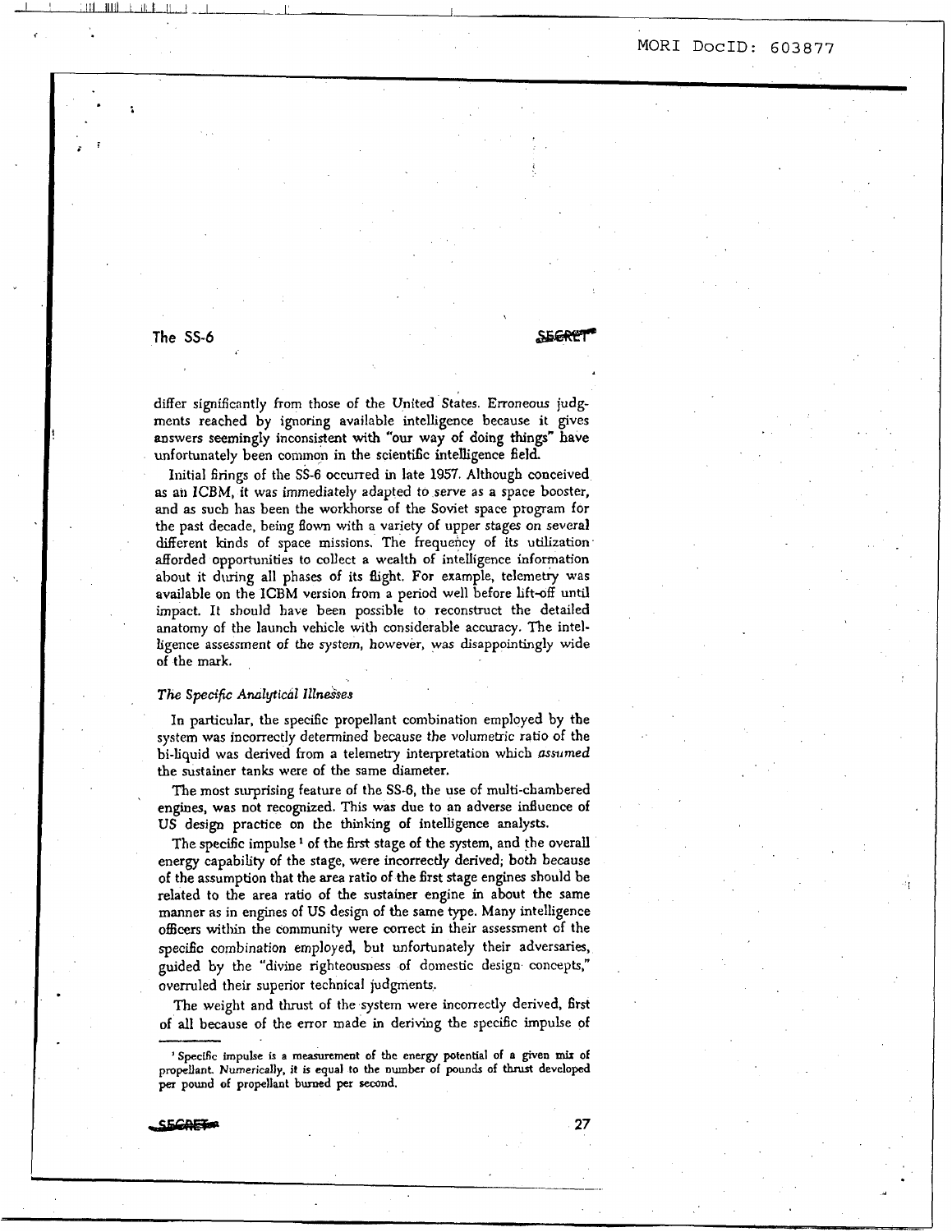<sup>&</sup>lt;**MOR1 DocID:** *603877* 

### **SEERET**

-..I MI-..- -

**The** *SS-6* 

the **first** stage, and secondly, because structure factors, or structure weights, were assumed, based on comparable US state-of-the-art in vehicle fabrication **and handling.** ..

The detailed configuration of the four boosters was improperly intcrpreted, principally because of the erroneous assumption that liquid propellant tanks for large rocket vehicles would logically be formed from right circular cylinders. Additionally, the general configuration (parallel, or partial), was misinterpreted by many. This argument, incidentally, grew into one of the major intelligence controversies of the decade. Those who **turned** out *to* be wrong on **this** issue based their decisions upon "domestic logic" rather than objectively interpreting avaiiable intelligence information such as intercepted radio telemetry. The basic Soviet philosophy of building and handling large rocket vehicles was therefore misunderstood bccause of the foregoing errors.

On the other hand, there were some outstanding analytical achievements in the interpretation of the intelligence information collected from the SS-6. Although a number of errors were made in the overall assessment of the vehicle, the **most** important parameter, the payload weight capability, was, however, derived correctly. **This** was possible because the energy capability and major performance parameters of the second stage were interpreted correctly. There was some support **for** the view that the *SS-6* employed **a** kerosene-base fuel, but the majority view that thc oxidizer **was** liquid **oxygen** turned out to be correct. Although **the** number of combustion chambers was incorrectly derived, the presence of **four** engines in the first stage and one engine in the sustainer stage was correctly derived. The detailed plumbing of the propulsion system and **the** positioning **of** the propellant tanks were also correctly deduced.

#### *The Diagnosis and Recommended* **Cure**

**An** extensive investigation **was** undertaken into why incorrect results were achieved in our initial assessment of this rocket vehicle. **It** was first of all determined that the quality and quantity of the data which were collected on the system were indeed adequate to permit the analytical entities to accurately derive the performance, characteristics, and configuration of the vehicle. **The** mistakes were almost entirely the result of poor judgment.

First of all, the incorrect interpretation of the propellant combination employed in the second stage of the system gave our planners

SEOREP

**28**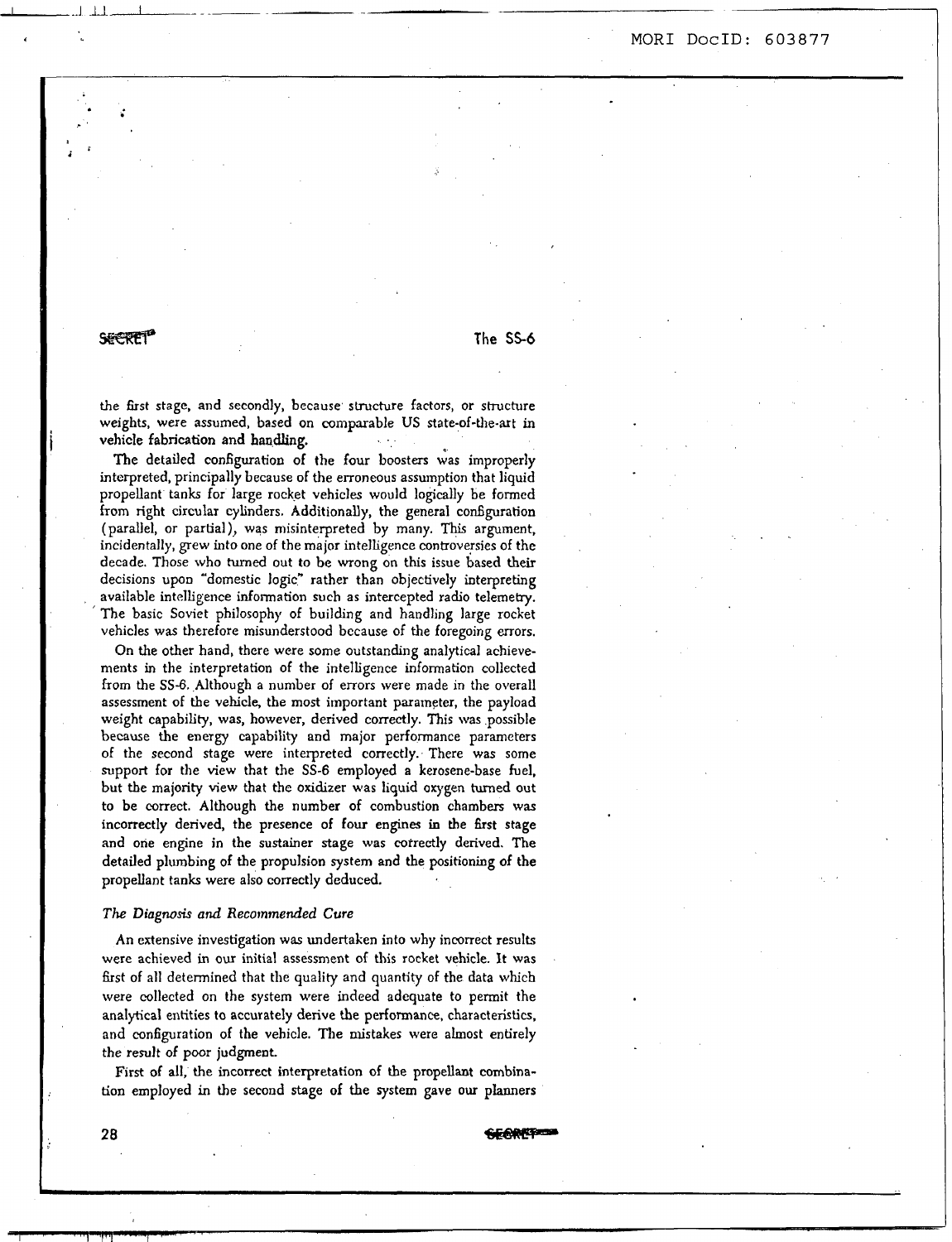**<sup>f</sup>MOR1 DocID:** *603877* 

.-

# **The SS-6** *s-*

I

,<br>7

<sup>I</sup>-u--

a false impression of the Soviet state-of-the-art in propulsion and propellants. The Soviet test engineers telemetered **an** inskumentation device from both tanks of the sustainer **stage** which gave **a** time **history**  of the level of the propellant in each of the **hvo** tanks. Therefore, if the diameters of the **tanks** were the same, the relative rates at which the liquid surfaces were dropping in the tanks, as propellants were burned, would represent the volumetric ratio at which the propellants were being burned. The volumetrjc ratio of the propellants **is** thus a very important input in the determination of the specific propellant combination employed in **a** given missile. Considering the general characteristics of the *SS-6* sustainer stage, and using US technology as a standard, the intelligence community assumed that the tanks were the same diameter. Unfortunately they were not. **A** mixture ratio of about **1:l** was derived from this assumption, and when considered with other pertinent inputs such as specific impulse, the specific combination was determined to be an amine-base fuel with liquid oxygen as the oxidizer.

It was immediately obvious upon seeing the vehicle **in** Pans that the lower tank of the sustainer had a significantly smaller diameter than the upper tank, as a consequence of the manner in which the first stage sections were faired into the sustainer section. Because of this, the volumetric ratio of the propellants was really about **1.60:1,**  in contrast to the **1:l** ratio which had been derived from telemetry. The propellant combination in the case of the **1.60:l ratio** would logically be kerosene for fuel and liquid oxygen as the oxidizer, consistent with the Soviet announcements at the time. Thus, **an** erroneous assumption overemphasizing the importance **of** comparable US practices, led the community astray. This was the first lesson learned from the reassessment, and an important one to consider in future efforts of **this type.** 

Since we were absolutely confident of the scale factor of the accelerometer telemetered from the sustainer stage of the SS-6, determined through a study of on-pad telemetry, we were certain of the derived specific impulse of the second stage. Although a great deal of acccleration information was available on the operation of **the**  first stage of the vehicle, from which **a** specific impulse value **of** that stage could have been independently derived, deficiencies in our analytical methodology limited **this** direct derivation. In the absence of a direct computation of the first stage **specihc** impulse, the intelligence community **again** turned to US technology for an indirect deriva-Since we were absolutely confident of the scale factor of the accelerometer telemetered from the sustainer stage of the SS-6, determined through a study of on-pad telemetry, we were certain of the derived specific impulse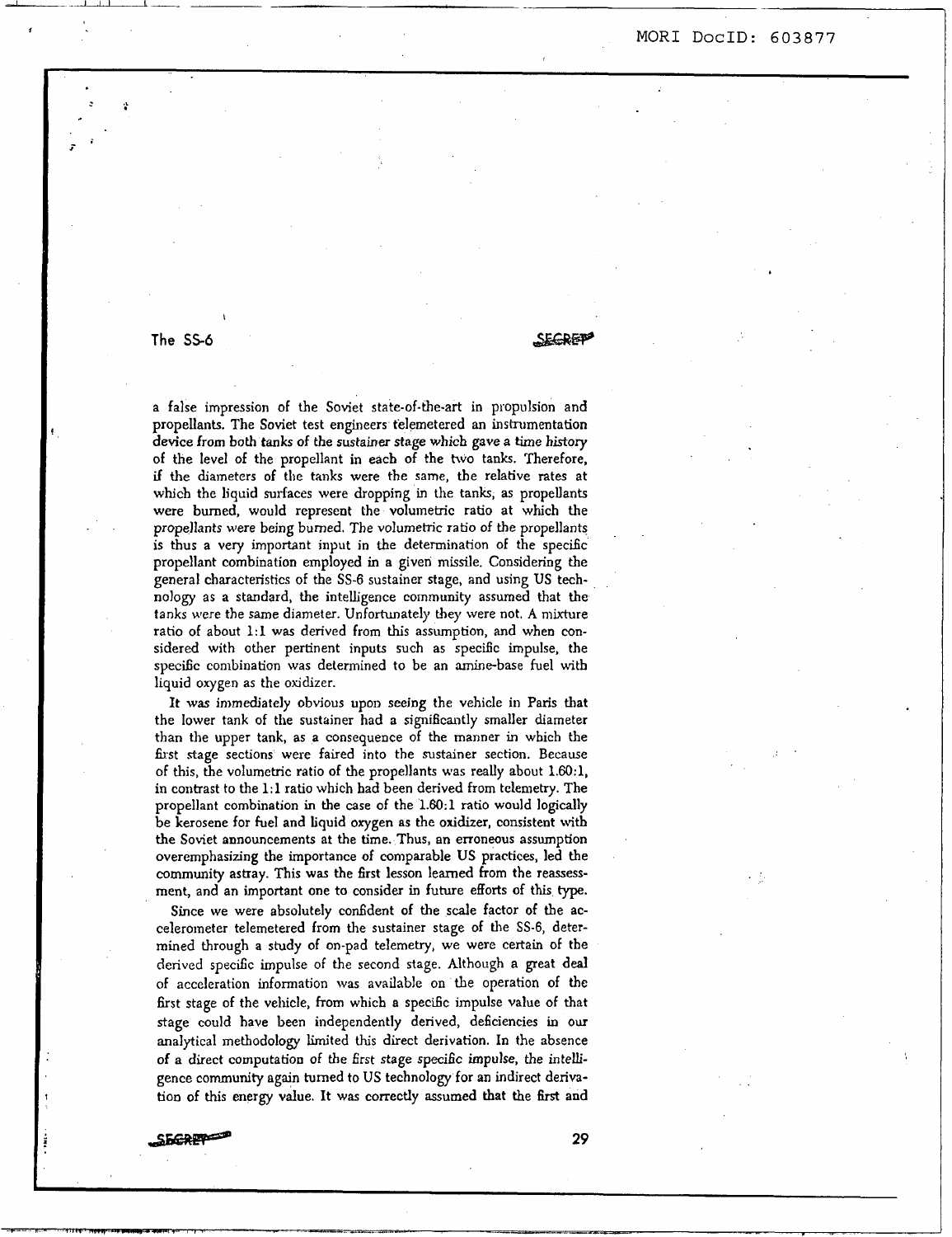#### **MOR1 DOCID: 603877**

## SEERET

**The** *SS6* 

,

sustainer stages of the SS-6 employed the same propellant combinations. Thus, by "scaling down" the sustainer specific impulse value, **according** to **US** optimum **design,** the *SS-6* first stage **value** was determined.

I ,111 lllll I IIII I1 I I -1 1

Again, we went astray. As is typical of the Soviets, they adapted **a** single rocket engine for use on both the first and sustainer stages of the vehicle. Consequently, the area **ratios** and the vacuum specific impulse values were nearly the same in both stages. Intercepted telemetry from engine parameters gave this indication of common engines in both stages. However, rather than believe this direct evidence, the community once again erroneously relied too heavily on US design precepts. **Thus,** lesson number two was that the Soviet approach to rocket engine design can be radically different from that of the US, and **that** a direct comparison of the type made above can be dangerously misleading. The **community** should have atrempted to remedy **the** deficiency **in** its analytical capability, in order to solve for the specific impulse of the 6rst stage directly.

**The** failure of the intelligence community to recognize that **a** multichambered engine was employed in the *SS-6* **was** embarrassing. In **this** instance a lack of telemetry from the early **firings** of the system contributed significantly to the failure. Considering the other indicators available, however; the engine configuration should have been recognized. When the Soviets fly rnulti-chambered engines they generally **employ** special instrumentation to monitor the pressure trail-offs of the individual chambers. **This** special monitoring is easily recognizable, but **is** generally carried only on the earlier flight tests of **a**  system. The **community was** denied **this** initial indicator because **powered** Bight telemetry **was** not intercepted from these early firings of the **SS-6,** 

**A** combination of the comparatively high specific impulse **and**  thrust level of the **SS-6** engine, considering the 1957 time frame when it was being initially flown, however, should have alerted analysts to the fact that something was amiss. **In** addition, the strategic system **which** preceded the *SS-6* in research and development flight testing, the SS4, as well as systems which immedately followed it, such as the *SS-5* and SS-7. incorporated multi-chambered engines. Analysts within the community were reluctant to accept the multi-chambered engine configurations **of** both the **SS-4** and *SS-5,* even in the **light** of evidence that **such was** the case. Although the tendency **was** not as clear as *in* the case of the *SS-6,* it seems rather **certain** that the analysts